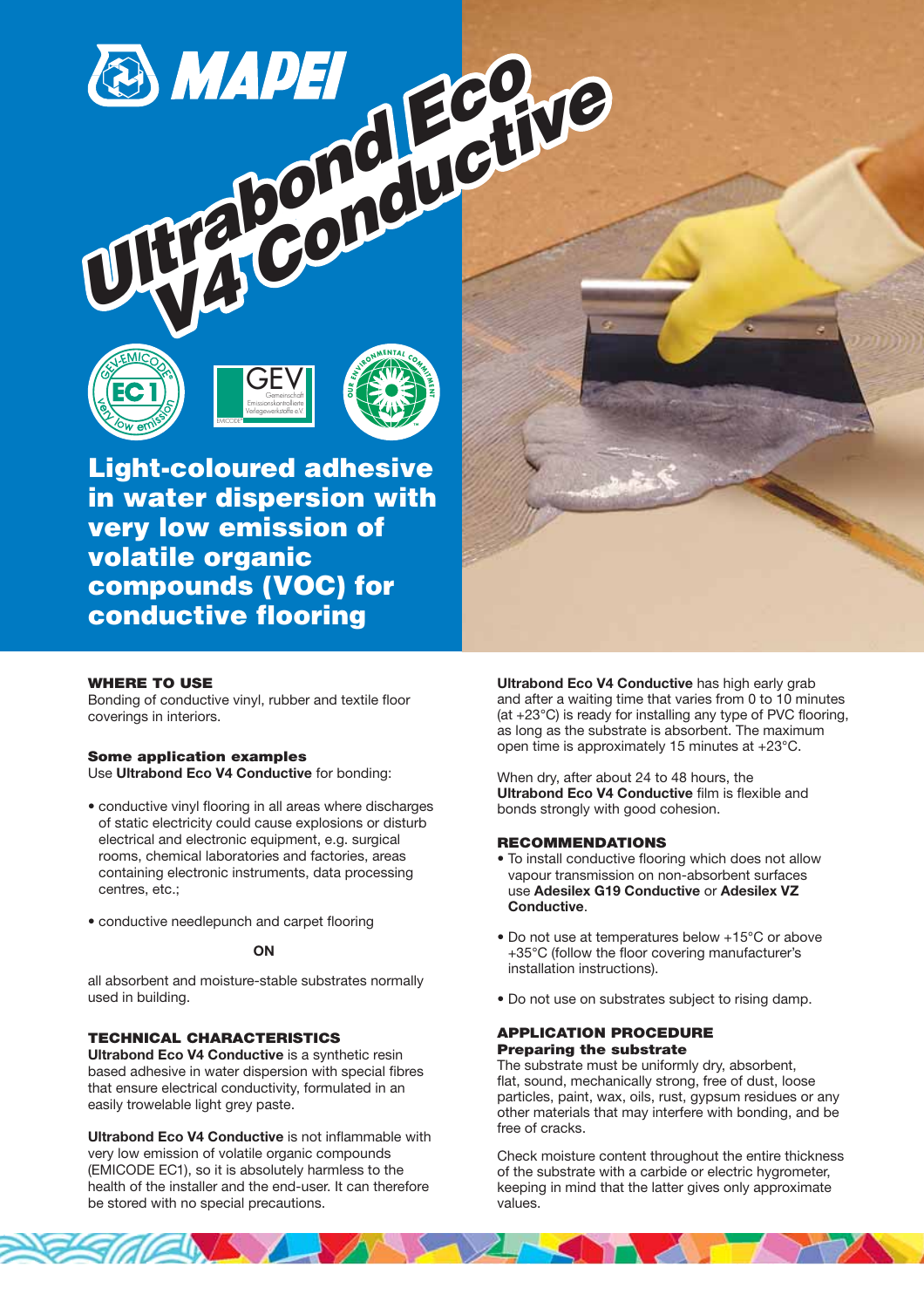



*Spreading Ultrabond Eco V4 Conductive*



*Laying conductive PVC tiles with Ultrabond Eco V4 Conductive*

a maximum of 2.5 to 3% for cementitious substrates and 0.5% for gypsum or anhydrite based substrates.

It is essential to make sure that no rising damp is present.

Unbonded screeds laid over light-weight concrete, or over layers of insulation and screeds laid directly onto earth must be carried out over a vapour barrier to prevent rising damp.

To repair cracks in the substrate, consolidate screeds, form fast-drying screeds and level uneven substrates, it is recommended to refer to the section in the MAPEI catalogue concerning the preparation of substrates or contact the Technical Advisory Department.

#### **Acclimatising**

Before installing, make sure that the flooring, the adhesive and the substrate are acclimatised to the recommended temperature.

Several hours before installation the floor covering should be removed from its wrapping and unrolled, or at least loosened, to acclimatise it and reduce the tensions caused by the packaging.

#### **Equipotential earth contact**

Equipotential earth contact (earthing) should be done in compliance with regulations (CEI, DIN, AMSO, NFPA, ANSI, etc.). Spread the **Ultrabond Eco V4 Conductive** with a fine-notched trowel to bond the copper strips (0.08 to 0.10 mm thick and 10 to 25 mm wide) of the conductive grid to the substrate. Alternately, **Adesilex VZ Conductive** can be used. Test the conductivity of the grid before installing the flooring.

# **Spreading the adhesive**

Stir the **Ultrabond Eco V4 Conductive** in the bucket thoroughly, in order to achieve a homogeneus distribution of the conductive fibres. Then apply it on the substrate evenly with a notched trowel in sufficient quantity as to wet the back of the flooring completely. Waiting time varies from 0 to 10 minutes at approx. +23°C, depending on the absorbency of the substrate and environmental temperature and humidity.

#### **Installing the floor covering Follow the manufacturer's installation instructions.**

After the waiting time has elapsed, the flooring must be installed within the open time of the adhesive, i.e. maximum 15 minutes, depending on the type of substrate and ambient temperature and humidity. Press the surface of flooring immediately with a wooden trowel (or similar) or roller from the centre toward the edges in order to ensure total transfer of the adhesive and eliminate air bubbles.

Deformed flooring may need further pressing.

#### **READY FOR USE**

The floor is set to light foot traffic in several hours, depending on the temperature, the

absorbency of the substrate, and the porosity of the flooring. Complete setting occurs after approx. 24 to 48 hours.

#### **Cleaning**

#### While still wet, **Ultrabond Eco V4**

**Conductive** can be removed from flooring, tools, hands and clothing with water. Once dry it can be removed with alcohol or with **Pulicol**.

# **CONSUMPTION**

Consumption varies according to the uniformity of the substrate and the back of the floor covering: approx. 0.3 to 0.4 kg/m2.

# **PACKAGING**

**Ultrabond Eco V4 Conductive** is available in 16 kg buckets.

#### **STORAGE**

Protect from frost during transit and storage.

Avoid prolonged exposure to temperatures below 0°C.

Under normal conditions **Ultrabond Eco V4 Conductive** is stable for at least 24 months in its original sealed packaging.

# **SAFETY INSTRUCTIONS FOR PREPARATION AND APPLICATION**

**Ultrabond Eco V4 Conductive** is not hazardous according to the regulations norms on the classification of mixtures. It is recommended to take the usual precautions for handling chemical products. The Safety Data Sheet is available on request.

PRODUCT FOR PROFESSIONAL USE.

#### **WARNING**

*Although the technical details and recommendations contained in this data sheet correspond to the best of our knowledge and experience, all the above information must, in every case be taken as merely indicative and subject to confirmation after long-term practical applications; for this reason, anyone who intends to use the product must ensure beforehand that it is suitable for the envisaged application. In every case, the user alone is fully responsible for any consequences deriving from the use of the product.*



**This symbol is used to identify Mapei products** which do not contain solvents, and which give<br>off a low level of volatile organic compounds<br>(VOC); proof of MAPEI's commitment in<br>safeguarding the environment.



This symbol is used to identify MAPEI products<br>which give off a low level of volatile organic<br>compounds (VOC) as certified by GEV<br>(Gemeinschaft Emissionskontrollierte Verlege-<br>werkstoffe e.V.), an international organisatio

**All relevant references of the product are available upon request**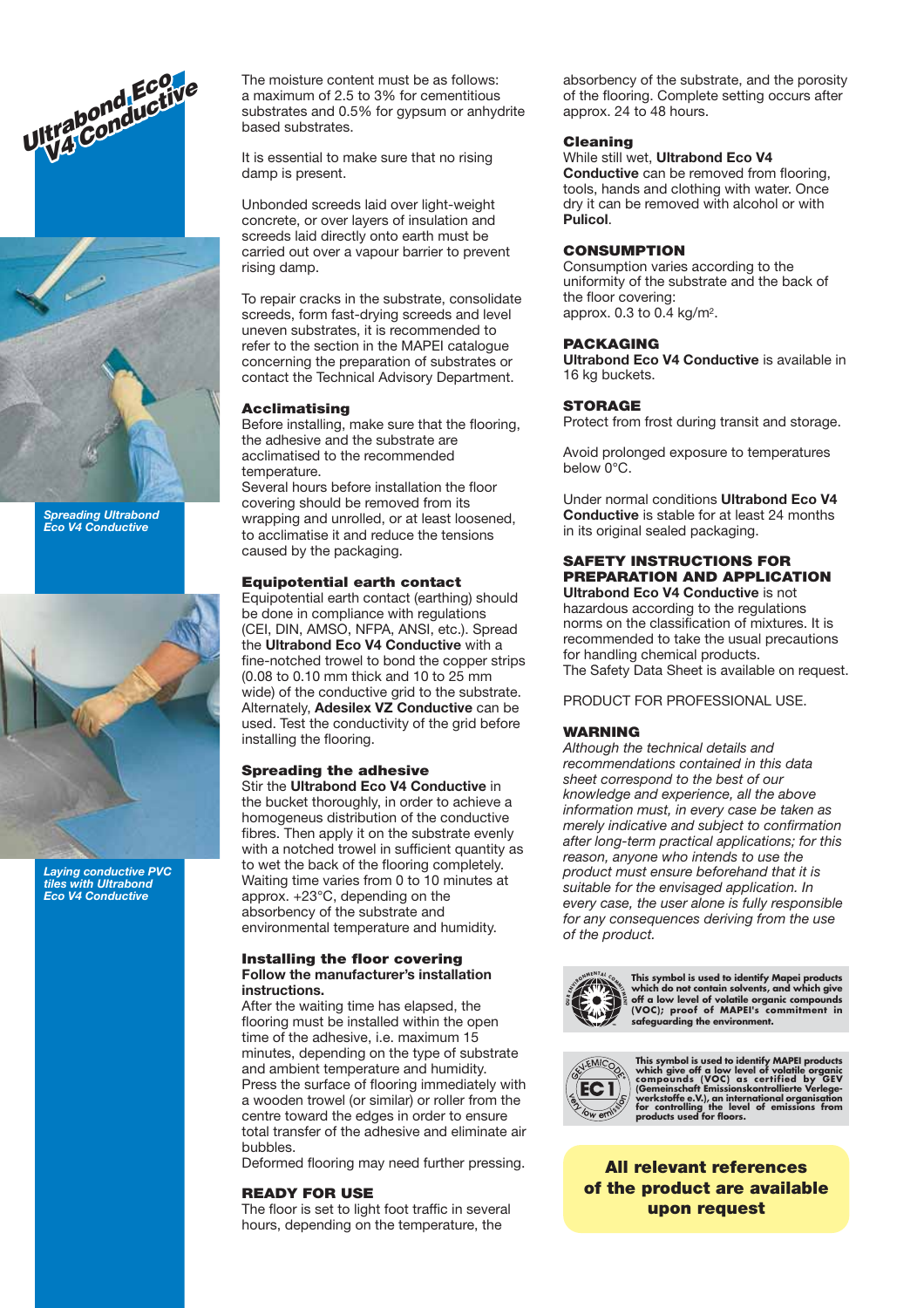# **TECHNICAL DATA (typical values)**

# **PRODUCT IDENTIFICATION**

| <b>Consistency:</b>                                                                   | creamy paste                                                                                                                                                      |
|---------------------------------------------------------------------------------------|-------------------------------------------------------------------------------------------------------------------------------------------------------------------|
| <b>Colour:</b>                                                                        | light grey                                                                                                                                                        |
| Density (g/cm <sup>3</sup> ):                                                         | 1.05                                                                                                                                                              |
| pH:                                                                                   | $\overline{7}$                                                                                                                                                    |
| Dry solids content (%):                                                               | 70                                                                                                                                                                |
| <b>Brookfield viscosity (mPa-s):</b>                                                  | 70 000<br>(6 rotor - 10 rpm)                                                                                                                                      |
| <b>Storage:</b>                                                                       | 24 months in original sealed packaging.<br>Avoid prolonged exposure to frost                                                                                      |
| Hazard classification according to EC 99/45:                                          | none.<br>Before using refer to the "Safety instructions for<br>preparation and application" paragraph and the<br>information on the packing and Safety Data Sheet |
| <b>EMICODE:</b>                                                                       | EC1 - very low emission                                                                                                                                           |
| <b>Customs class:</b>                                                                 | 3506 91 00                                                                                                                                                        |
| APPLICATION DATA (at +23°C - 50% R.H.)                                                |                                                                                                                                                                   |
| <b>Application temperature range:</b>                                                 | from $+15^{\circ}$ C to $+35^{\circ}$ C                                                                                                                           |
| <b>Waiting time:</b>                                                                  | from 0 to 10 minutes                                                                                                                                              |
| <b>Open time:</b>                                                                     | 15 minutes                                                                                                                                                        |
| Set to light foot traffic:                                                            | after 2 to 4 hours                                                                                                                                                |
| <b>Ready for use:</b>                                                                 | after approx. 24 to 48 hours                                                                                                                                      |
| <b>FINAL PERFORMANCE DATA</b>                                                         |                                                                                                                                                                   |
| <b>Electrical resistance:</b>                                                         | $R = 20,000 ohms$                                                                                                                                                 |
| <b>Resistance to moisture:</b>                                                        | good                                                                                                                                                              |
| <b>Resistance to ageing:</b>                                                          | excellent                                                                                                                                                         |
| <b>Resistance to solvents and oils:</b>                                               | fair                                                                                                                                                              |
| <b>Resistance to acids and alkalis:</b>                                               | good                                                                                                                                                              |
| <b>Resistance to wheeled chair stress:</b>                                            | good                                                                                                                                                              |
| <b>Underfloor heating systems:</b>                                                    | suitable                                                                                                                                                          |
| PEEL 90° adhesion test according to EN 1372<br>standards (N/mm):<br>- conductive PVC: | 1.5                                                                                                                                                               |
|                                                                                       |                                                                                                                                                                   |





*Example of conductive PVC laid in operating theatres - European Institute of Oncology - Italy*